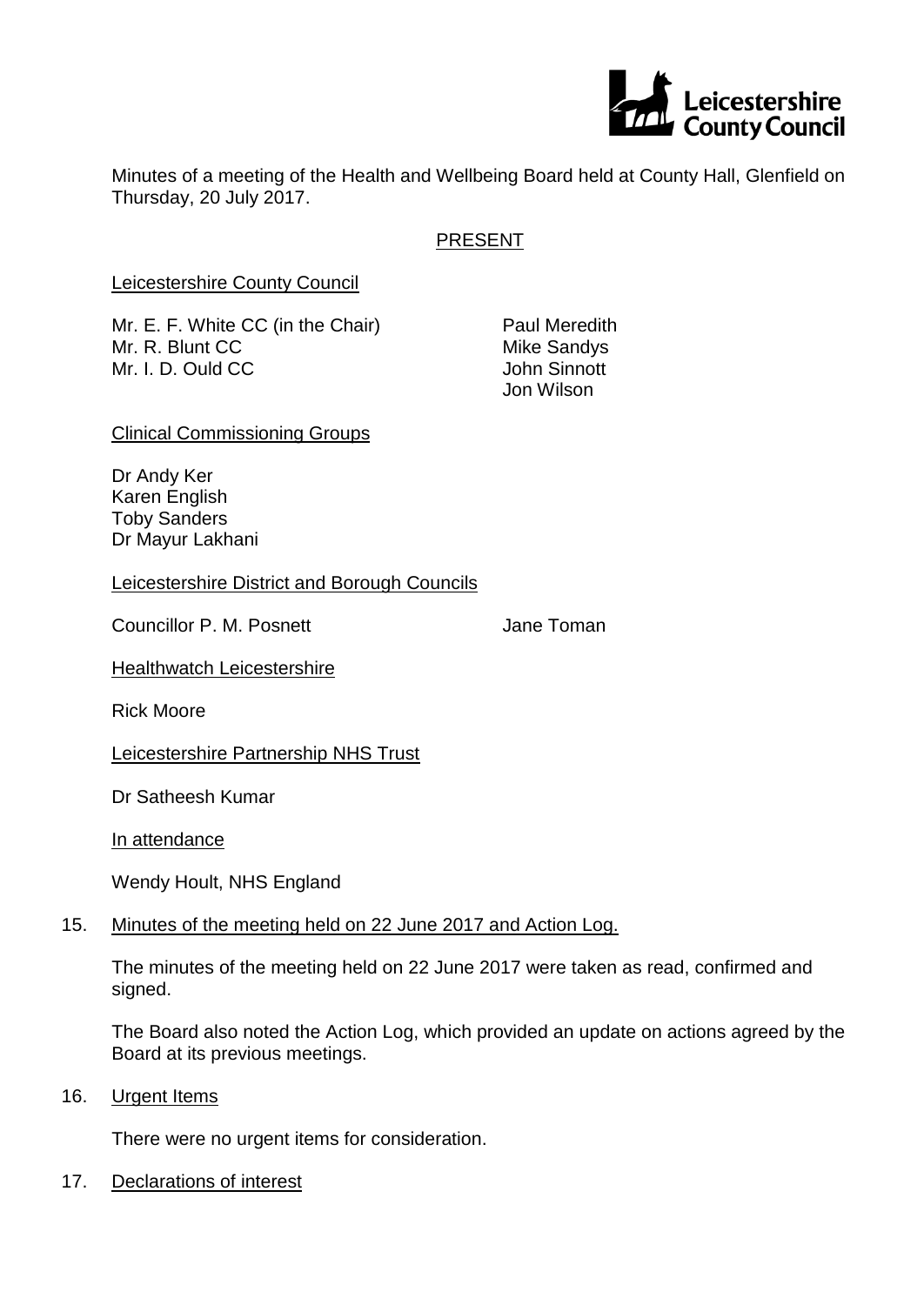The Chairman invited members who wished to do so to declare any interest in respect of items on the agenda for the meeting.

No declarations were made.

18. Position Statement from the Chairman.

The Chairman presented a position statement on the following matters:-

- Better Care Fund Guidance
- Health and Wellbeing Board Development Session 31 July
- Health Profiles 2017
- Smoking Prevalence
- Healthier in Mind' Conversation
- Mental Wellbeing Yellow Book launched by Leicestershire Partnership Trust
- A selection of regional, national and international publications

A copy of the position statement is filed with these minutes.

A presentation setting out the key points from BCF planning guidance was circulated at the meeting, a copy of which is filed with these minutes. This highlighted the greater emphasis on improving Delayed Transfers of Care (DTOC), and that the BCF plans had to show how the national eight high impact changes for improving transfers of care were being delivered locally. A LLR Discharge Working Group was overseeing the action plan and a new integrated LLR dashboard for monitoring DTOC performance was due to be tested from July.

The target for reducing DTOC had to be submitted to NHS England on 21 July; a prepopulated template had been issued to be completed. However, there had been a number of issues with the data in the template. Work was taking place with all partners to finalise the submission. The Board was assured that a submission would be made on 21 July but further work would be required after this date.

The Board confirmed that it was content for the Chief Executive to use the delegation agreed at the Health and Wellbeing Board meeting in March and approve the BCF Plan for submission.

#### 19. Radio Wellbeing.

The Board received a presentation from Dr Terri Eynon CC and Jon Sketchley on the development of a community radio station, created by the voluntary sector, to promote health and social care issues in Leicestershire. A copy of the presentation, marked 'Agenda Item 5' is filed with these minutes.

It was noted that an OFCOM wide-area licence had recently been approved which would allow the radio station to broadcast across West Leicestershire and beyond. It was hoped that the station would be completely operational by September 2018, but there was a possibility that it would be before this date. The target audience was health and care settings and older people listening to the radio in their own homes. Work would also take place with other community radio stations to develop a broadcast system.

It was proposed that the content of broadcasts would align with health and wellbeing priorities for the local area, for example with links to seasonal campaigns organised by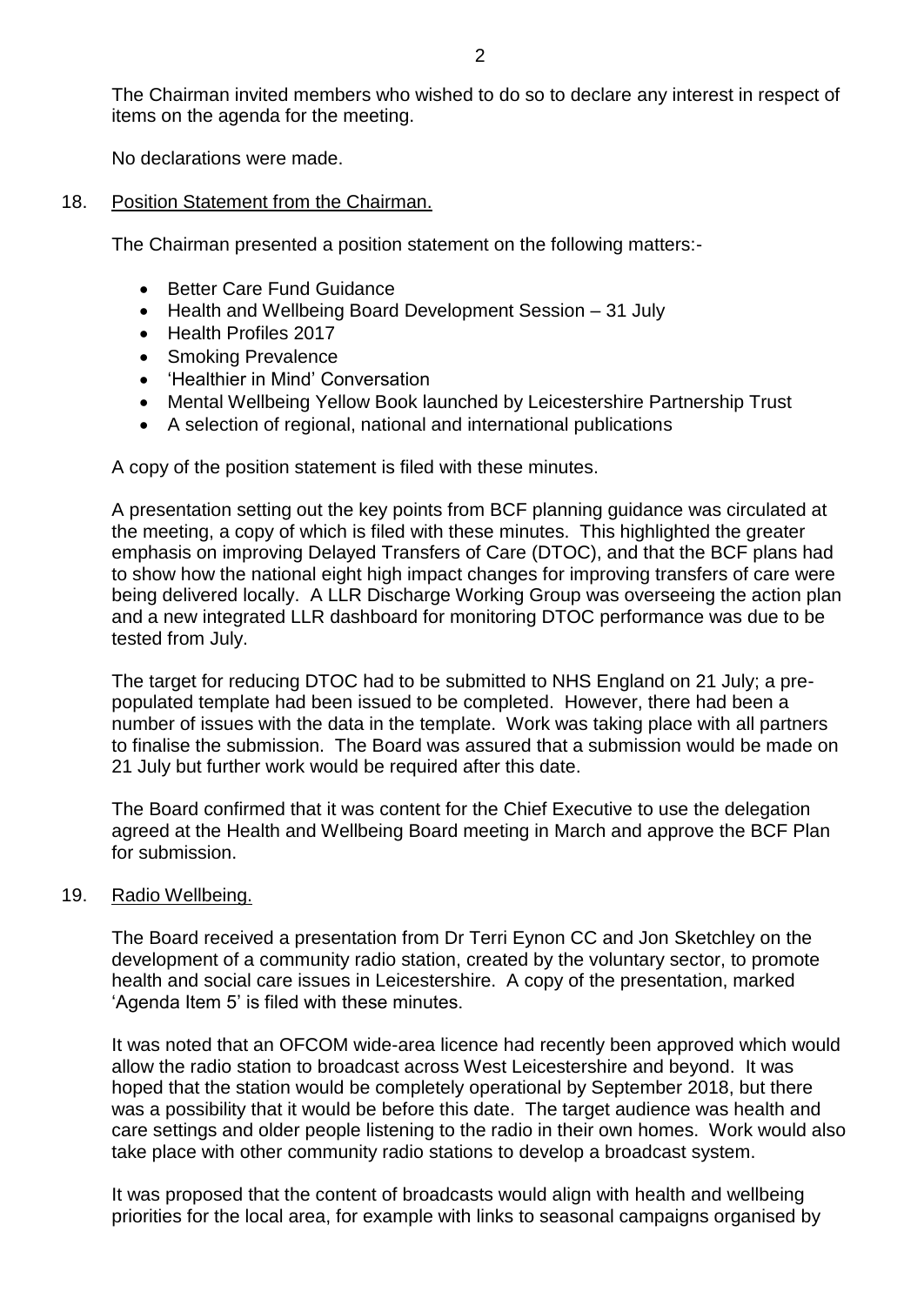partners. It would be possible to be reactive to issues and disseminate information, for example about road closures, rapidly. The radio station would also provide a good opportunity to remind people of self-care solutions in order to relieve the number of unnecessary calls to GP surgeries.

Support was requested from senior managers of partner organisations to promote the radio and to provide contacts in their IT and Communications departments who could provide support regarding content for the broadcasts and integrate the radio station with existing IT programmes. The County Council also indicated that it was willing to provide practical support to help the radio station become operational, and would provide details for a main point of contact for infrastructure requirements. It would be necessary to pay a fee for the PRS and PPL licences, but it was stated that there was the opportunity for this cost to be reduced if a single organisation wished to take responsibility for this.

# RESOLVED:

- (1) That the development of Radio Wellbeing be supported;
- (2) That contact details for communications leads in partner agencies and the main point of contact for infrastructure requirements from Leicestershire County Council be shared with Radio Wellbeing.

# 20. Change to the Order of Business

The Chairman sought and obtained the consent of the Board to vary the order of business from that set out on the agenda.

## 21. Healthwatch Annual Report.

The Board considered a report from Healthwatch Leicestershire which presented its Annual Review for 2016-17. This reported on the statutory activities undertaken over the last year, and demonstrated the impact that these were having on the commissioning, provision and management of local health and social care services. A copy of the report, marked 'Agenda Item 12' is filed with these minutes.

It was reported that Healthwatch Leicestershire had exceeded its performance targets in the past year, and the reports and publications produced had been well received by stakeholders and Healthwatch England. Attention was given to the priorities and work plan for 2017-18, which would build on the work that had been undertaken over the past four years.

## RESOLVED:

That Healthwatch Leicestershire's Annual Review 2016/17 be noted.

## 22. Check-in @ the New Emergency Department

The Board considered a report from Healthwatch Leicestershire presenting the findings from a survey of patients undertaken at the new Adult's Emergency Department at the Leicester Royal Infirmary. The visit had taken place over a twelve hour period on 19 May 2017, and the decision to visit had also been informed by the Care Quality Commission inspection in January 2017 that had rated Urgent and Emergency Care as 'requiring improvement'. A copy of the report, marked 'Agenda Item 13', is filed with these minutes.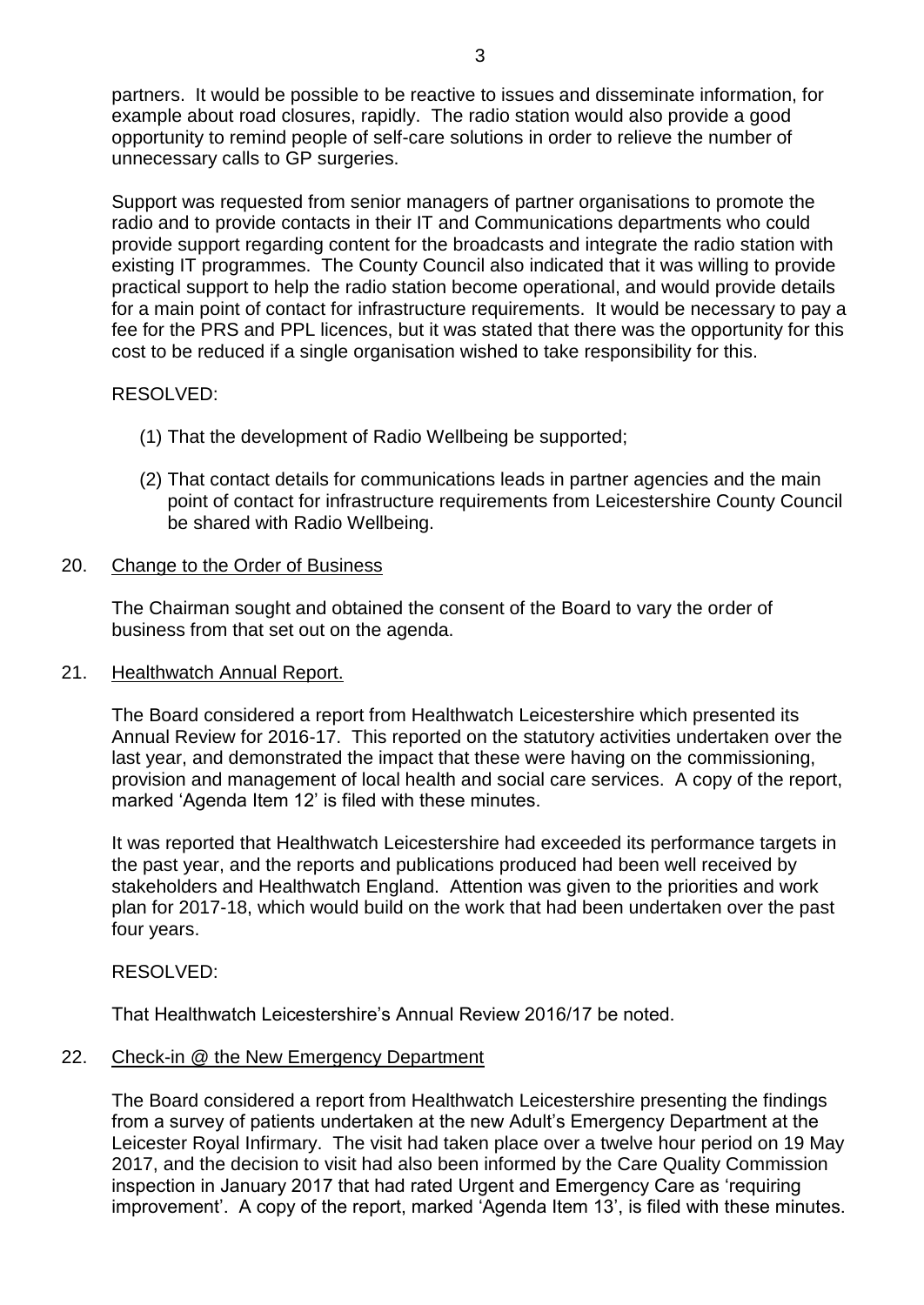The emerging findings had previously been reported to UHL, and particular attention was drawn to the fact that almost two thirds of patients had tried to seek help elsewhere before arriving at the Emergency Department, and a third of patients had been advised to attend by their GP.

A number of recommendations had arisen out of the report, and a further visit would be undertaken over the next few months. John Adler, Chief Executive of UHL, had indicated that the recommendations in the report had been welcomed and already been put in hand, and an update on progress would be provided to Healthwatch and to the next meeting of the Health and Wellbeing Board.

## RESOLVED:

That the findings of the visit be noted, and health and social care partners be urged to consider actions to improve services, systems and processes outlined in the findings report.

#### 23. Single Outcomes Framework

The Board considered a report detailing the County Council's revised Strategic Plan and seeking views on the strategic outcomes that the Council had identified as its priorities for Leicestershire. The Plan outlined the Council's long term vision and set out the Council's high level priorities and approach over the next four years. This included the Council's contribution to partnership commitments, such as the Joint Health and Wellbeing Strategy. A copy of the report, marked 'Agenda Item 6', is filed with these minutes.

Five priority outcomes had been developed, and a Strategic Plan discussion paper had been prepared. The discussion paper provided an outline of what would be included in the final version of the Strategic Plan for comment, and a number of questions had been included to provide a structure for feedback. Partners were asked to take these back to their organisations and provide responses in due course.

## RESOLVED:

(a) That the content of the report and discussion paper be noted;

(b) That Board Members be requested to provide feedback on Leicestershire County Council's strategic plan proposals.

## 24. STP Update.

The Board received a verbal update from the Senior Responsible Officer for the Sustainability and Transformation Plan (STP) on progress with the Plan.

Confirmation had been received of funding that had been secured for two of the capital bids submitted from LLR linked to the STP. One of these was £8m to improve CAMHS in-patient facilities at Glenfield Hospital. This would allow for the provision of 15 beds which would be fit for purpose, including five beds specifically for young people with eating disorders. The second bid was for £30.8m for Intensive Care Facilities, provided by UHL, which would consolidate these facilities on two sites, and support the expansion of in-patient wards for Transplants (Glenfield) and General Surgery (LRI). Work on these projects would have to commence before the end of March 2018. The STP had set out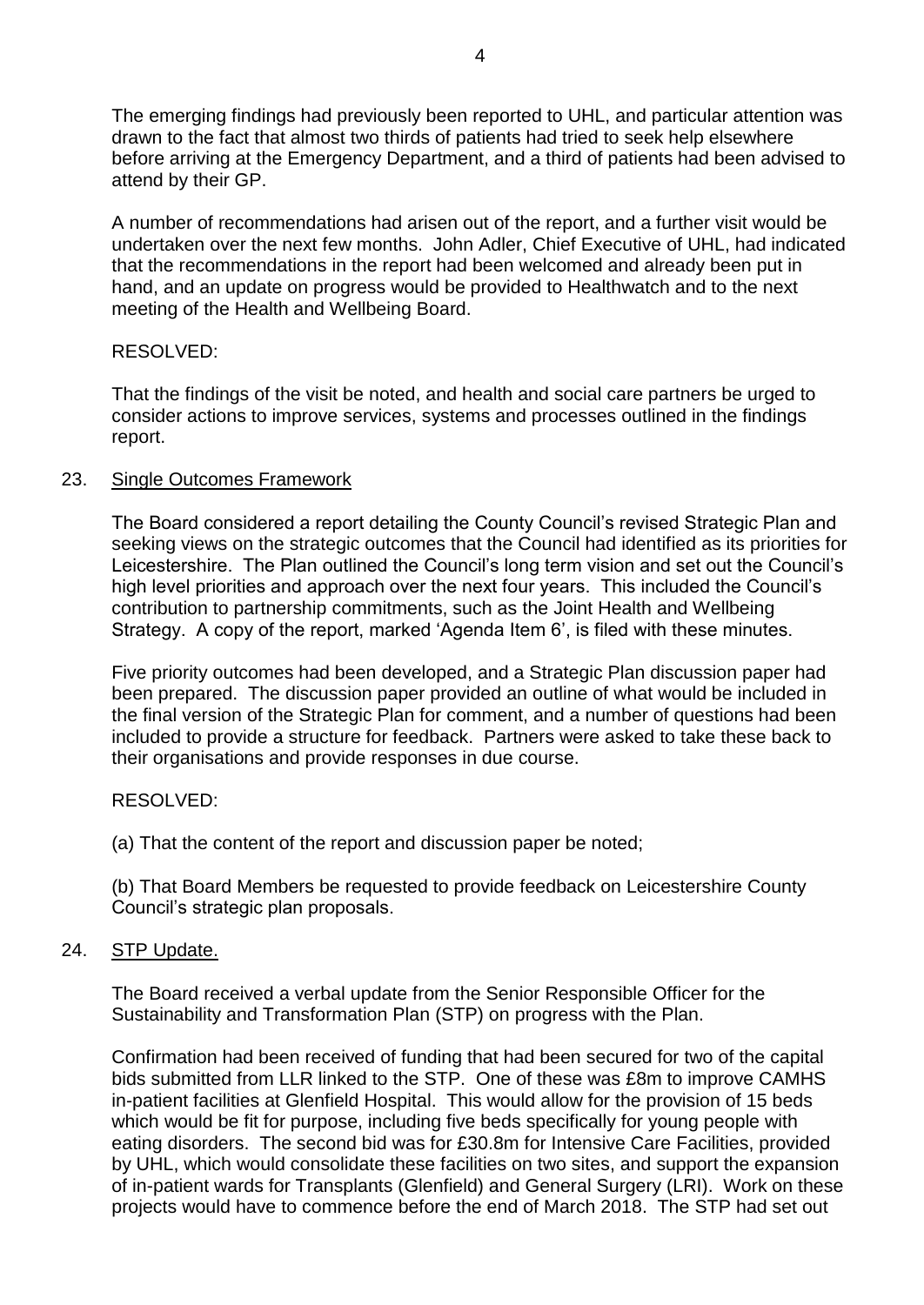an overall capital programme of £300m, and Leicester, Leicestershire and Rutland (LLR) had submitted further funding bids to NHS England. Any updates would be reported to the Board and would be in the context of the available resources nationally for STP capital developments, subject to national prioritisation.

It was reported that there had been progress on a range of activities associated with STP work streams, and these were now starting to deliver. This had been acknowledged at a recent development session, although it was felt that improvements were needed from a communication perspective so that early progress was more visible both across the health and care economy and to the public.

Engagement on the content of the draft LLR Five Year STP had been undertaken in the early part of 2017. Significant feedback had been received and a further draft of the Plan had been produced. It was hoped that the final Plan would be published during the Autumn. Constructive discussions had also taken place with NHS England regarding public consultation on some of the proposals in the STP. A consultation plan would be submitted to NHS England during the following week; it was hoped that consultation would take place during the early part of 2018.

RESOLVED:

That the update provided be noted.

#### 25. Unified Prevention Board Update.

The Board considered a report of the Unified Prevention Board (UPB) reinforcing the strategic direction to be taken by the Board in delivering the prevention approach for Leicestershire, and detailing how the work of the UPB flows into the work of each partner organisation and supported the LLR STP prevention workstream. A copy of the report marked 'Agenda Item 8' is filed with these minutes.

The UPB had recently considered its role and responsibility, and had discussed a number of options for the approach to be taken. It was felt that there was a strategic need for the UPB, and that the role and remit should be strengthened to enable the delivery of a universal approach to prevention across all agencies. It was proposed to clarify and ensure that the UPB was the point through which the strategic direction of tiers 0 and 1 prevention activities linked to health and wellbeing were approved. The UPB would require partners to provide assurance on the delivery of prevention tiers 0-1, including measuring progress against the agreed joint outcomes.

A query was raised around workforce and prevention opportunities. All organisations should have a workforce wellbeing strategy in place, and it was felt that there would be a significant impact if these strategies could all be delivered. A piece of work was currently being undertaken as part of the STP around workforce health, focusing of the skills that frontline staff could develop and use during contact with patients and the public.

The prevention offer was also important in relation to the development of Integrated Locality Teams. Consideration would be given to interventions that were proactively made available to people being managed by Integrated Locality Teams.

RESOLVED: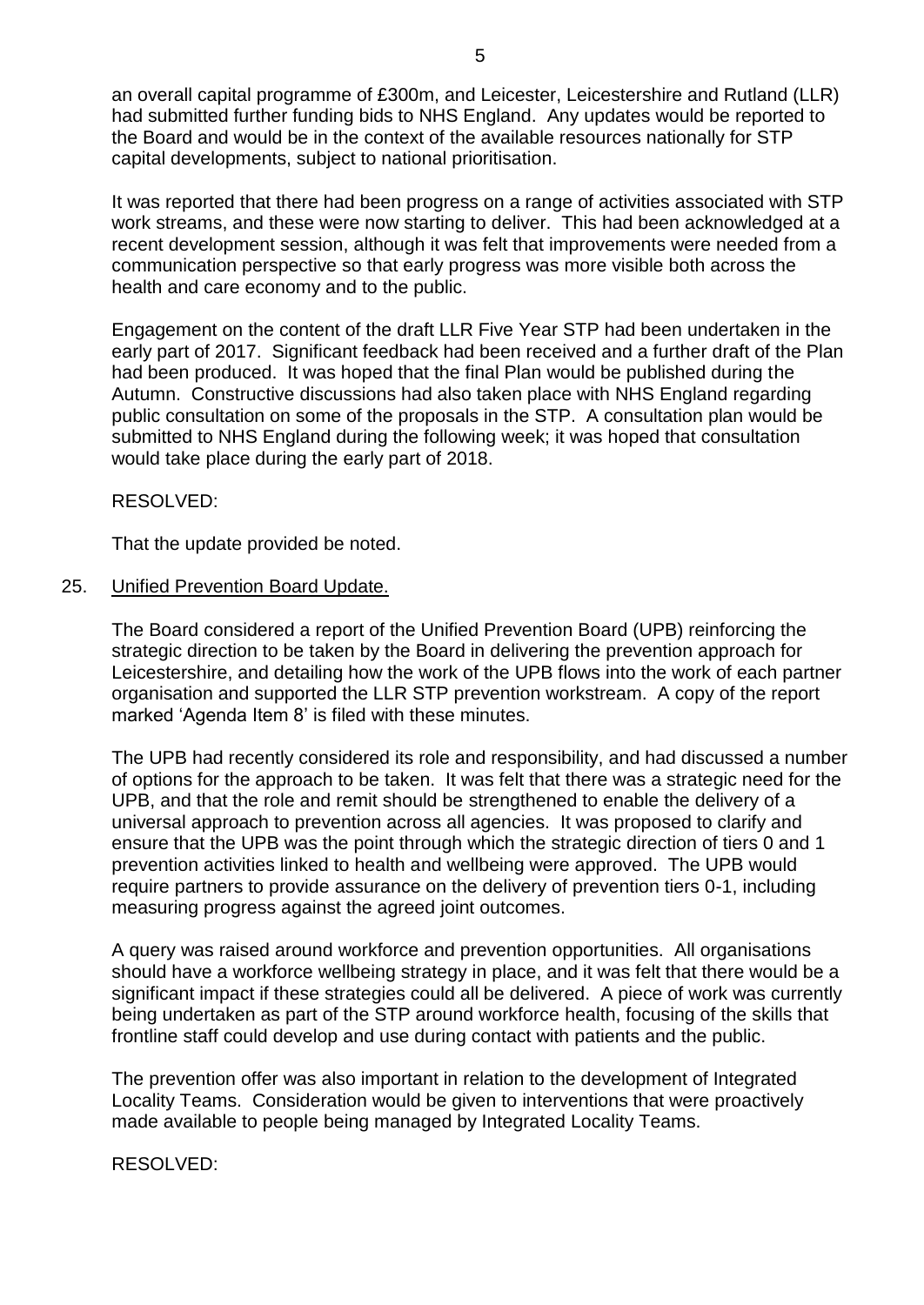(a) That the proposal to clarify and ensure that the Unified Prevention Board is the point through which the strategic direction of tiers 0 and 1 prevention activities linked to health and wellbeing are managed be approved;

(b) That the strategic direction of the UPB and the outcomes set out in Appendix B to the report be approved.

# 26. Health and Wellbeing Board Communications.

The Board considered a report of the Director of Health and Care Integration which provided an update on progress with the self-care communications campaign. A copy of the report marked 'Agenda Item 9' is filed with these minutes.

The campaign would focus on the three key areas of healthy living, self-care options and long term conditions. Communications activity would be based around seasonal themes linked to NHS messages and planned national campaigns, and work was already taking place on the messages relating to summer activities and issues. The design and delivery of the campaigns would be managed through the Unified Prevention Board which would ensure that partners such as the Fire and Police Services were engaged. The Board was advised that some of the proposals in the campaign were informed by seasonal analysis of visits to A&E.

It was requested that a more ambitious communications campaign should be developed, focussing on issues that had not been included in previous campaigns, such as how to be a 'smart' patient through knowing your medical condition, understanding your medication and what to do and which services to use in a crisis. This suggestion would be made to the Unified Prevention Board which would be challenged with developing the campaign in more depth in response to the feedback.

The proposal to co-ordinate messages across partners was welcomed and it was felt that members of the public would benefit from receiving a single, consistent message from all partners.

# RESOLVED:

(a) That the progress that has been made with the Leicestershire self-care communications campaign be noted;

(b) That the Leicestershire self-care campaign becomes a work stream of the Unified Prevention Board;

(c) That the Unified Prevention Board be asked to give further consideration to the proposed approach and strategy of the campaign, in light of the comments raised at the meeting, and a further report be made to the Health and Wellbeing Board on the revised campaign approach.

## 27. Health and Social Care Sector Growth Plan.

The Board considered a report detailing the final draft of the Health and Social Care Sector Growth Plan, and the next steps to take this forward. This Plan addressed actions to be prioritised to ensure the health and care sector in LLR could flourish and meet the needs of the local population in the future, in particular with respect to attracting and retaining staff in LLR, improving the career opportunities within care sectors, and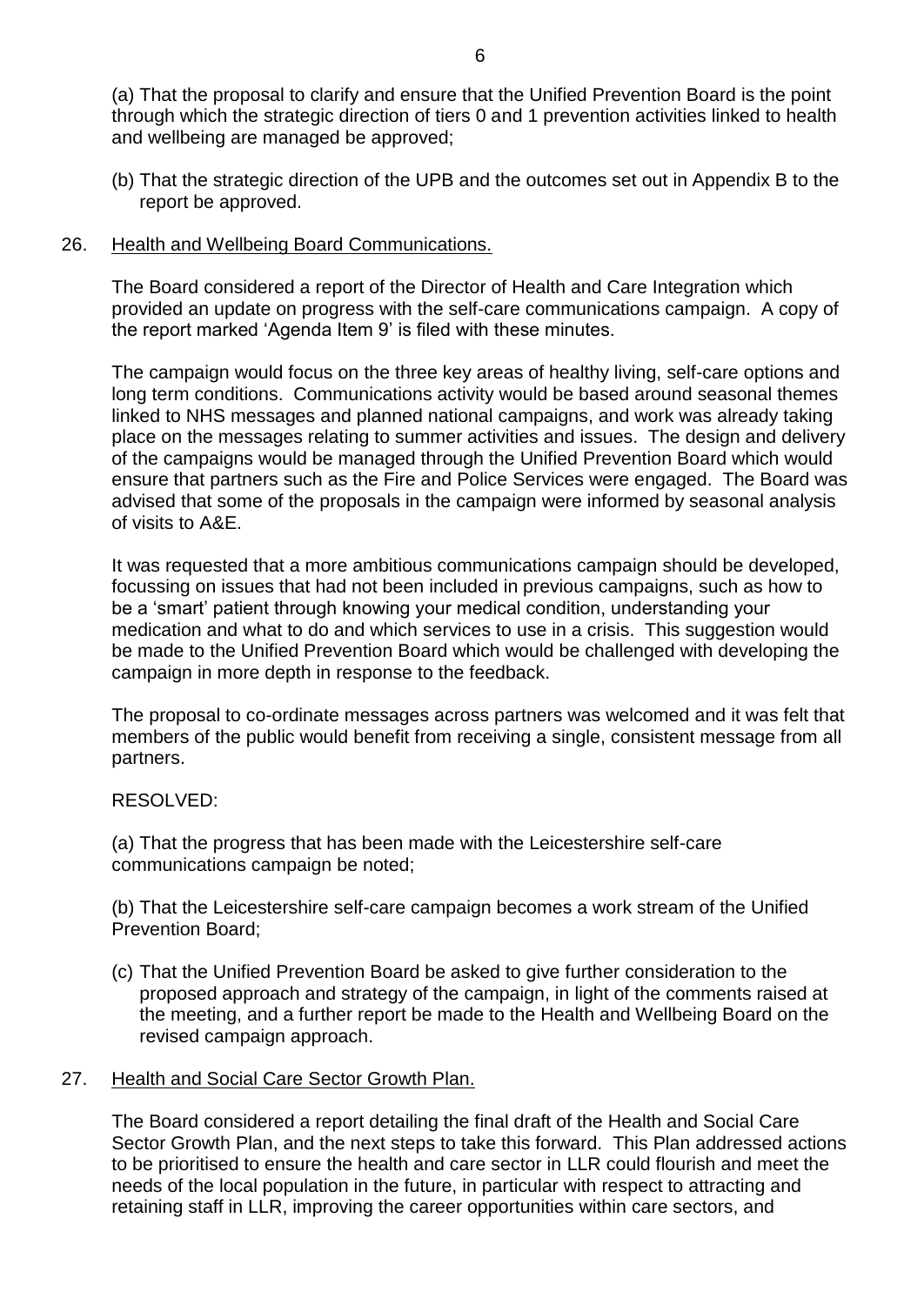encouraging health and care organisations to base themselves within LLR. The health and social care sector growth plan was commissioned in support of the economic development work led by the Leicestershire LPE, and the product was designed to operate alongside, and add value to, other significant programmes of reform in the sector, including the Sustainability and Transformation Plan. In particular, the document would support the priorities within the Organisational Development and Workforce workstream of the STP. A copy of the report marked 'Agenda Item 10' is filed with these minutes.

There were a number of actions recommended in the Plan, structured under four key themes. The high level actions would be further developed by a Task and Finish Group over the next few months, and the delivery of the Plan would be managed by a multiagency Implementation Group. An update on progress would be presented to a future meeting of the Health and Wellbeing Board.

#### RESOLVED:

(a) That the content of the Health and Social Care Sector Growth Plan and the next steps on how the plan will be implemented be noted;

(b) That the Board receives a further update on progress to a future meeting.

#### 28. Summary Care Record Update

The Board considered a report from Leicester City CCG, West Leicestershire CCG and East Leicestershire and Rutland CCG which gave further details of the LLR Electronic Record Sharing Project. A copy of the report marked 'Agenda Item 11' is filed with these minutes.

Phase 1 of the project, rolling out the Integrated Care Planning Template across primary care, had been completed. It was confirmed that GP Practices could put in requests for changes to be made to the Summary Care Record. The Governance leads from the three CCGs were involved in approving any changes. Where changes could not be made, feedback was provided to practices about the reasons for this.

Phase 2 was now live; this was centred around secondary and community care providers, using the information shared as a result of the Phase 1 work. Staff and stakeholders were being asked to support the Summary Care Record by giving their explicit consent to the creation of their own record and to give confidence in this to the public. This included requesting that members of the Health and Wellbeing Board consented to the SCR, and to become champions for the SCR. A public awareness campaign was being developed to promote the purpose and benefits of the SCR for the local population.

Phase 3 was also now live; this phase was about extending the system to share health records with Adult Social Care staff through the SCR. Work was being undertaken with NHS Digital and the Commissioning Support Unit to ensure that this was in line with national policy and guidelines. A bid for further funding had been submitted to NHS England to help integrate the Summary Care Record with Adult Social Care.

The ambition of the project was limited by Liquid Logic, the software programme used by Adult Social Care across Leicester, Leicestershire and Rutland, which was not able to